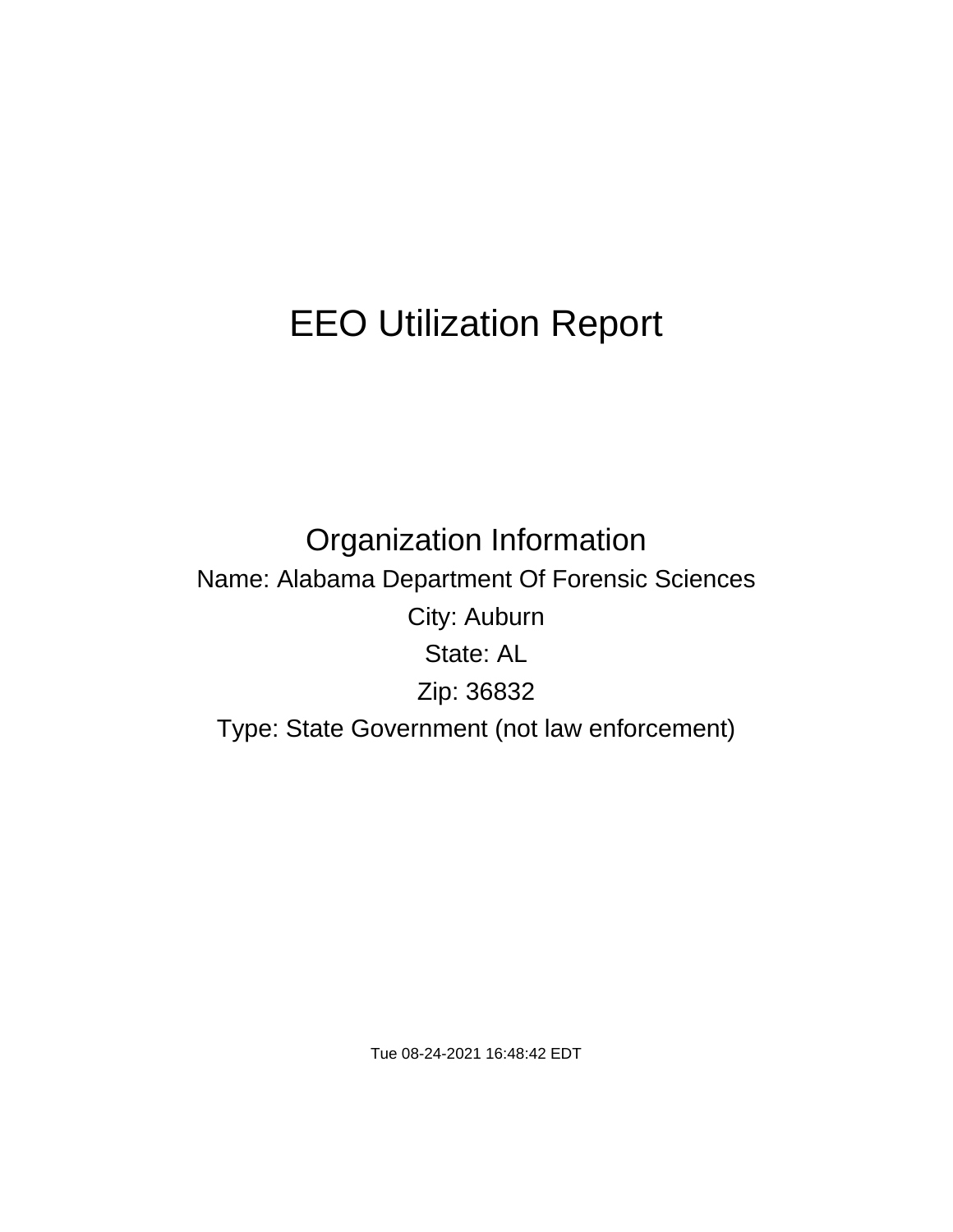## **Step 1: Introductory Information**

## **Policy Statement:**

The Alabama Department of Forensic Sciences (ADFS) is an equal opportunity employer, and it is ADFS's policy to ensure that every employee enjoys a non-hostile work environment free of discrimination or harassment of any kind and does not discriminate on the basis of race, color, sex, national origin, disability, sexual orientation, age or religious or political opinions or affiliations. ADFS is committed to complying with all applicable federal, state and local laws that pertain to employment.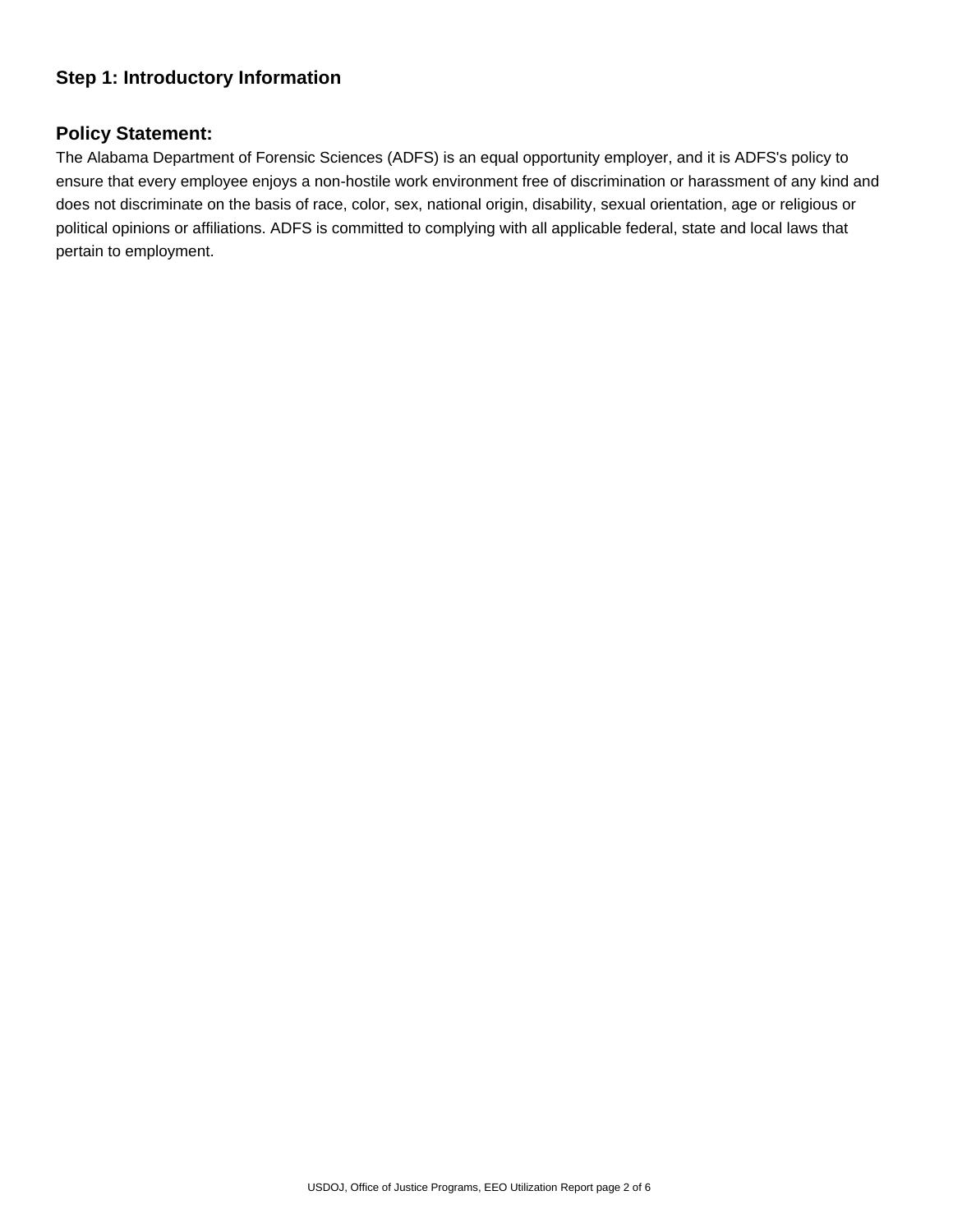## **Step 4b: Narrative of Interpretation**

For each of the applicable eight job categories that appear in the rows of the Workforce Analysis Chart, the Alabama Department of Forensic Sciences is objectively well represented across our workforce, in the number of employees crossclassified by race, national origin, and sex.

# **Step 5: Objectives and Steps**

## **1. Maintain the objectively well represented number of employees cross-classified by race, national origin, and sex across our workforce.**

a. As one of the preeminent providers of forensic science services in the country that draws a robust and diverse employee applicant pool, ADFS will continue to rely on input from our diverse Executive, management and supervisory level personnel in our continuing effort to select highly qualified and diverse applicants to fill open employment positions as the opportunities arise. As such, ADFS, in cooperation with the State of Alabama Personnel Department, will continue to maintain its open and inclusive hiring practices across race, national origin and sex.

As job vacancies arise, the ADFS Personnel Department will periodically review the composition of the applicant pools for the various job classes utilized by ADFS to determine whether the applicant pool correlates to the relevant labor market. The ADFS Personnel Department will provide a semi-annual report to the ADFS Director detailing the results of the applicant pool composition review.

## **Step 6: Internal Dissemination**

1. Distribute a hard copy of the EEOP Utilization Report to each ADFS Laboratory and Medical Examiners' Facilities, as well as distribute a hard copy to each member of the ADFS Executive Council.

2. Place a copy of the EEOP Utilization Report on the ADFS internal intranet so it is available to all staff.

## **Step 7: External Dissemination**

1. Provide a copy of the EEOP Utilization Report to the State of Alabama Personnel Department for retention as a permanent record, as well as a copy to the Alabama Department of Economic & Community Affairs, the SAA for federal grants for the State of Alabama, for retention as a permanent record.

2. Post a link to the EEOP Utilization Report on the ADFS website for open and free access by the public.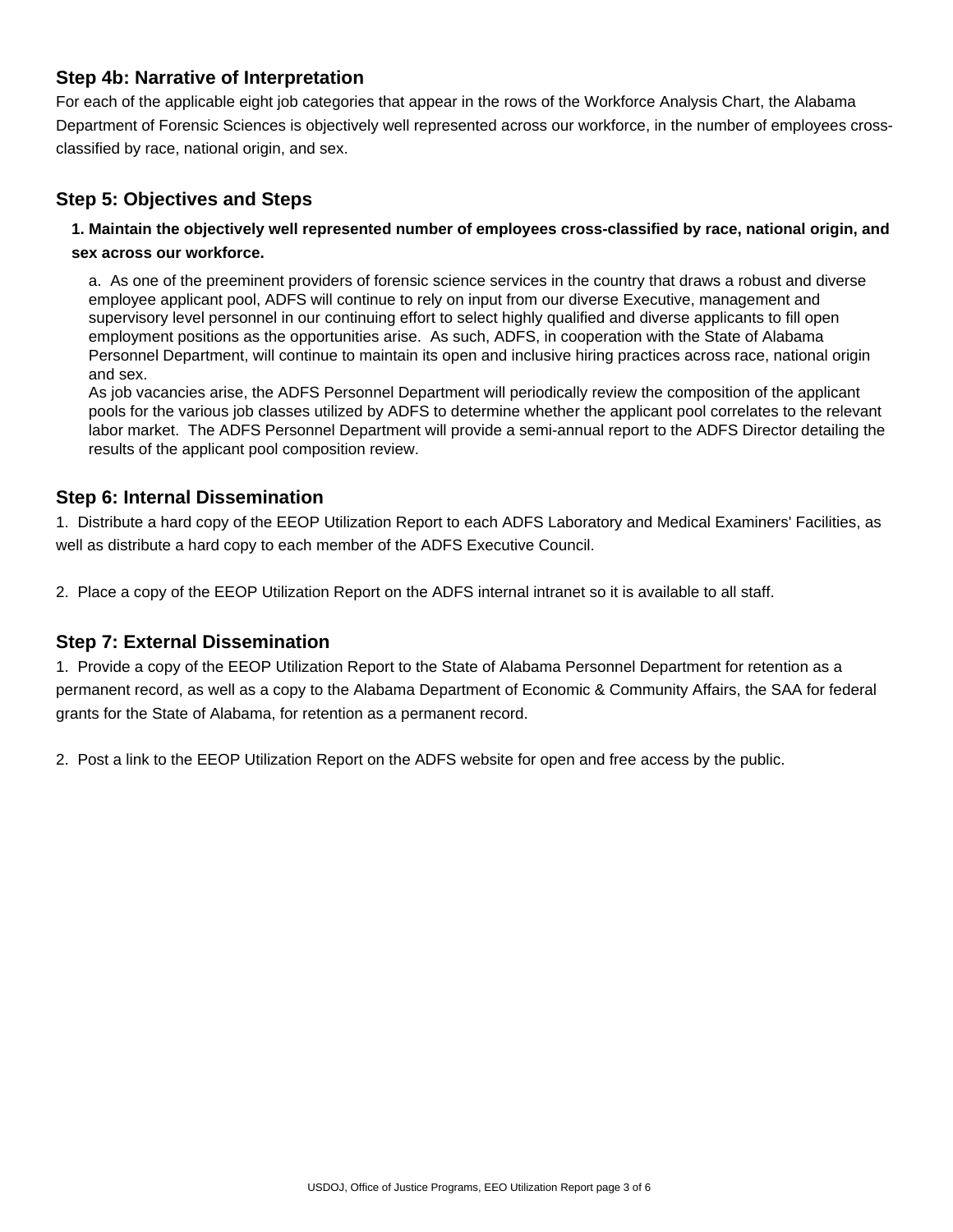## **Utilization Analysis ChartRelevant Labor Market: Alabama**

|                                           | Male            |                       |                                        |                                           |          |                                           |                         |        | Female                  |                       |                                   |                                           |          |                                           |                         |        |
|-------------------------------------------|-----------------|-----------------------|----------------------------------------|-------------------------------------------|----------|-------------------------------------------|-------------------------|--------|-------------------------|-----------------------|-----------------------------------|-------------------------------------------|----------|-------------------------------------------|-------------------------|--------|
| Job Categories                            | White           | Hispanic<br>or Latino | <b>Black or</b><br>African<br>American | American<br>Indian or<br>Alaska<br>Native | Asian    | Native<br>Hawaiian<br>or Other<br>Pacific | Two or<br>More<br>Races | Other  | White                   | Hispanic<br>or Latino | Black or<br>African<br>American   | American<br>Indian or<br>Alaska<br>Native | Asian    | Native<br>Hawaiian<br>or Other<br>Pacific | Two or<br>More<br>Races | Other  |
| Officials/Administrators                  |                 |                       |                                        |                                           |          | Islander                                  |                         |        |                         |                       |                                   |                                           |          | Islander                                  |                         |        |
| Workforce #/%                             | 4/50%           | 0/0%                  | 0/0%                                   | 0/0%                                      | 0/0%     | 0/0%                                      | 0/0%                    | 0/0%   | 2/25%                   | 0/0%                  | 2/25%                             | 0/0%                                      | 0/0%     | 0/0%                                      | 0/0%                    | 0/0%   |
| CLS #/%                                   | 107,805/5<br>2% | 1,880/1%              | 12,210/6<br>$\%$                       | 520/0%                                    | ,965/1%  | 100/0%                                    | 725/0%                  | 220/0% | 61,680/30 1,090/1%<br>% |                       | 17,095/8<br>%                     | 375/0%                                    | ,210/1%  | 0/0%                                      | 505/0%                  | 140/0% |
| Utilization #/%                           | $-2%$           | $-1%$                 | $-6%$                                  | $-0\%$                                    | $-1%$    | $-0\%$                                    | $-0%$                   | $-0%$  | $-5%$                   | $-1%$                 | 17%                               | $-0%$                                     | $-1%$    | 0%                                        | $-0%$                   | $-0\%$ |
| <b>Professionals</b>                      |                 |                       |                                        |                                           |          |                                           |                         |        |                         |                       |                                   |                                           |          |                                           |                         |        |
| Workforce #/%                             | 43/34%          | 1/1%                  | 2/2%                                   | 0/0%                                      | 1/1%     | 0/0%                                      | 0/0%                    | 0/0%   | 59/46%                  | 0/0%                  | 20/16%                            | 0/0%                                      | 2/2%     | 0/0%                                      | 0/0%                    | 0/0%   |
| <b>CLS #/%</b>                            | 4%              | 112,685/3 2,595/1%    | 16,420/5<br>$\%$                       | 555/0%                                    | 4,335/1% | 50/0%                                     | 885/0%                  | 375/0% | 4%                      |                       | 145,690/4 2,285/1% 38,025/12<br>% | 755/0%                                    | 3,425/1% | 15/0%                                     | 1,170/0%                | 290/0% |
| Utilization #/%                           | $-1%$           | $-0%$                 | $-3%$                                  | $-0%$                                     | $-1%$    | $-0%$                                     | $-0%$                   | $-0%$  | 2%                      | $-1%$                 | 4%                                | $-0%$                                     | 1%       | $-0%$                                     | $-0%$                   | $-0%$  |
| <b>Technicians</b>                        |                 |                       |                                        |                                           |          |                                           |                         |        |                         |                       |                                   |                                           |          |                                           |                         |        |
| Workforce #/%                             | 8/23%           | 0/0%                  | 3/9%                                   | 0/0%                                      | 0/0%     | 0/0%                                      | 1/3%                    | 0/0%   | 16/46%                  | 0/0%                  | 7/20%                             | 0/0%                                      | 0/0%     | 0/0%                                      | 0/0%                    | 0/0%   |
| CLS #/%                                   | 19,230/30<br>℅  | 205/0%                | 3,585/6%                               | 230/0%                                    | 605/1%   | 0/0%                                      | 240/0%                  | 60/0%  | 28,475/45<br>℅          | 335/1%                | 9,900/16<br>%                     | 105/0%                                    | 355/1%   | 4/0%                                      | 190/0%                  | 85/0%  |
| Utilization #/%                           | $-7%$           | $-0\%$                | 3%                                     | $-0%$                                     | $-1%$    | 0%                                        | 2%                      | $-0%$  | 1%                      | $-1%$                 | 4%                                | $-0%$                                     | $-1%$    | $-0%$                                     | $-0%$                   | $-0\%$ |
| <b>Protective Services:</b><br>Sworn      |                 |                       |                                        |                                           |          |                                           |                         |        |                         |                       |                                   |                                           |          |                                           |                         |        |
| Workforce #/%                             | 0/              | 0/                    | 0/                                     | 0/                                        | 0/       | 0/                                        | 0/                      | 0/     | 0/                      | 0/                    | 0/                                | 0/                                        | 0/       | 0/                                        | 0/                      | 0/     |
| CLS #/%                                   | 22,340/58<br>℅  | 495/1%                | 8,745/23<br>%                          | 105/0%                                    | 45/0%    | 0/0%                                      | 195/1%                  | 75/0%  | 2,970/8%                | 30/0%                 | 3,100/8%                          | 95/0%                                     | 15/0%    | 20/0%                                     | 54/0%                   | 0/0%   |
| Utilization #/%                           |                 |                       |                                        |                                           |          |                                           |                         |        |                         |                       |                                   |                                           |          |                                           |                         |        |
| <b>Protective Services: Non-</b><br>sworn |                 |                       |                                        |                                           |          |                                           |                         |        |                         |                       |                                   |                                           |          |                                           |                         |        |
| Workforce #/%                             | 0/              | 0/                    | 0/                                     | 0/                                        | 0/       | 0/                                        | 0/                      | 0/     | 0/                      | 0/                    | 0/                                | 0/                                        | 0/       | 0/                                        | 0/                      | 0/     |
| Civilian Labor Force #/%                  | 885/38%         | 20/1%                 | 105/4%                                 | 0/0%                                      | 0/0%     | 0/0%                                      | 10/0%                   | 0/0%   | 1,040/45<br>%           | 45/2%                 | 185/8%                            | 25/1%                                     | 0/0%     | 0/0%                                      | 20/1%                   | 0/0%   |
| Utilization #/%                           |                 |                       |                                        |                                           |          |                                           |                         |        |                         |                       |                                   |                                           |          |                                           |                         |        |
| <b>Administrative Support</b>             |                 |                       |                                        |                                           |          |                                           |                         |        |                         |                       |                                   |                                           |          |                                           |                         |        |
| Workforce #/%                             | 6/17%           | 0/0%                  | 1/3%                                   | 0/0%                                      | 1/3%     | 0/0%                                      | 0/0%                    | 0/0%   | 16/46%                  | 0/0%                  | 11/31%                            | 0/0%                                      | 0/0%     | 0/0%                                      | 0/0%                    | 0/0%   |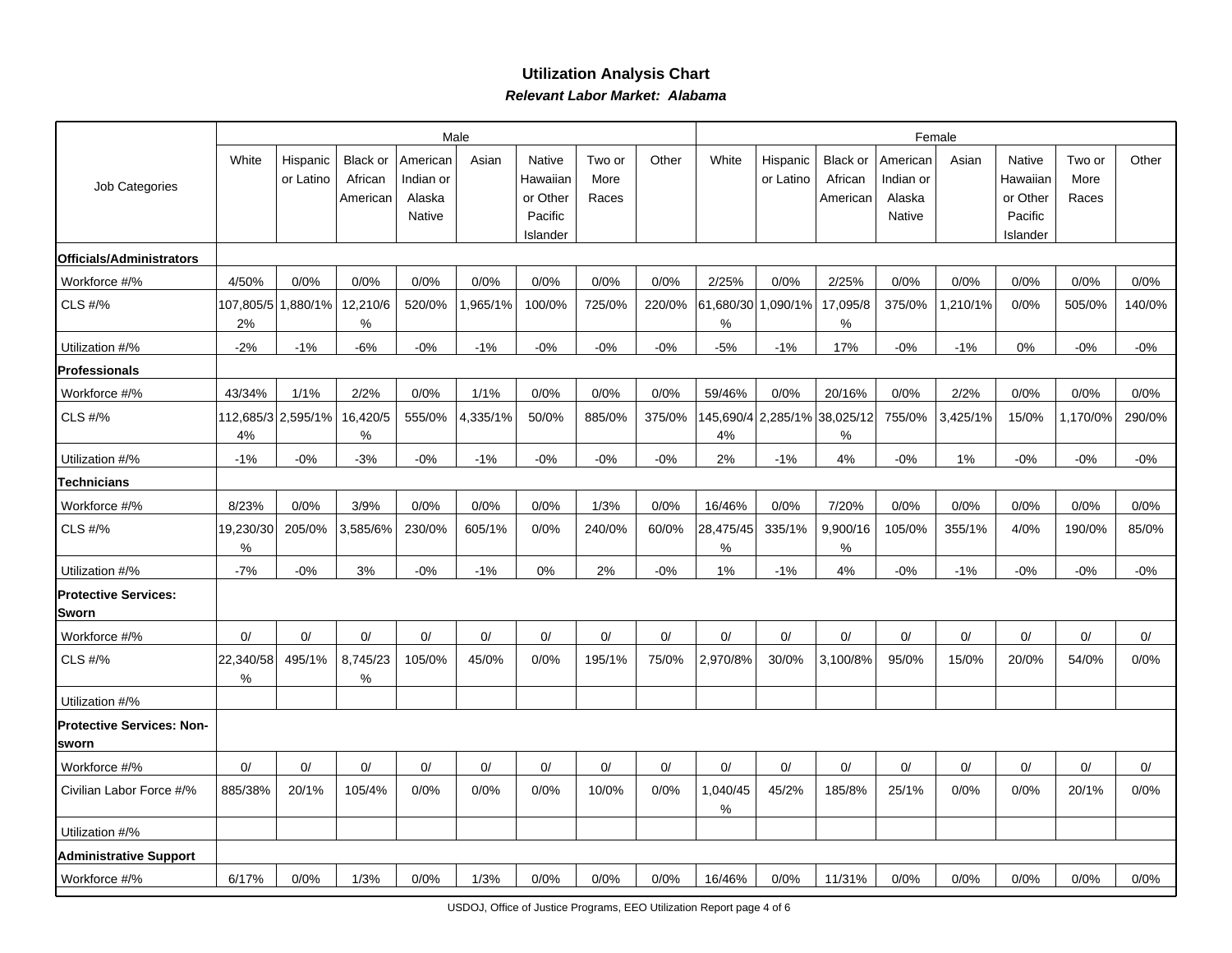|                             | Male            |                       |                                                    |                                 |          |                                |                         |        | Female                                                |                       |                                 |                                 |                                                |                                |                         |        |
|-----------------------------|-----------------|-----------------------|----------------------------------------------------|---------------------------------|----------|--------------------------------|-------------------------|--------|-------------------------------------------------------|-----------------------|---------------------------------|---------------------------------|------------------------------------------------|--------------------------------|-------------------------|--------|
| Job Categories              | White           | Hispanic<br>or Latino | <b>Black or</b><br>African<br>American             | American<br>Indian or<br>Alaska | Asian    | Native<br>Hawaiian<br>or Other | Two or<br>More<br>Races | Other  | White                                                 | Hispanic<br>or Latino | Black or<br>African<br>American | American<br>Indian or<br>Alaska | Asian                                          | Native<br>Hawaiian<br>or Other | Two or<br>More<br>Races | Other  |
|                             |                 |                       |                                                    | <b>Native</b>                   |          | Pacific<br>Islander            |                         |        |                                                       |                       |                                 | Native                          |                                                | Pacific<br>Islander            |                         |        |
| $CLS$ #/%                   | 6%              |                       | 134,270/2 2,465/0% 31,335/6<br>%                   | 525/0%                          | 1,705/0% | 0/0%                           | 1,355/0%                | 290/0% | 249,350/4 5,040/1% 82,065/16 1,525/0% 2,395/0% <br>8% |                       | %                               |                                 |                                                | 75/0%                          | 2,370/0%                | 580/0% |
| Utilization #/%             | -9%             | $-0%$                 | $-3%$                                              | $-0%$                           | 3%       | 0%                             | $-0%$                   | $-0%$  | $-3%$                                                 | $-1%$                 | 16%                             | $-0\%$                          | $-0%$                                          | $-0%$                          | $-0%$                   | $-0\%$ |
| <b>Skilled Craft</b>        |                 |                       |                                                    |                                 |          |                                |                         |        |                                                       |                       |                                 |                                 |                                                |                                |                         |        |
| Workforce #/%               | 0/              | 0/                    | 0/                                                 | 0/                              | 0/       | 0/                             | 0/                      | 0/     | 0/                                                    | 0/                    | 0/                              | 0/                              | 0/                                             | 0/                             | 0/                      | 0/     |
| $CLS$ #/%                   | 151,230/7<br>3% | %                     | 13,630/7 26,810/13 1,260/1%<br>%                   |                                 | 965/0%   | 80/0%                          | ,485/1%                 | 360/0% | 8,010/4%                                              | 530/0%                | 3,210/2%                        | 15/0%                           | 145/0%                                         | 0/0%                           | 89/0%                   | 15/0%  |
| Utilization #/%             |                 |                       |                                                    |                                 |          |                                |                         |        |                                                       |                       |                                 |                                 |                                                |                                |                         |        |
| <b>IService/Maintenance</b> |                 |                       |                                                    |                                 |          |                                |                         |        |                                                       |                       |                                 |                                 |                                                |                                |                         |        |
| Workforce #/%               | 4/50%           | 0/0%                  | 2/25%                                              | 0/0%                            | 0/0%     | 0/0%                           | 0/0%                    | 0/0%   | 0/0%                                                  | 0/0%                  | 2/25%                           | 0/0%                            | 0/0%                                           | 0/0%                           | 0/0%                    | 0/0%   |
| $CLS$ #/%                   | 210.990/3<br>6% | %                     | 27,485/5   101,355/1   1,490/0%   2,900/0%  <br>7% |                                 |          | 105/0%                         | $ 2,900/0\% $           | 510/0% | 2%                                                    | %                     | %                               |                                 | 129,965/2 12,065/2 89,505/15 1,390/0% 3,315/1% | 110/0%                         | 995/0%,                 | 400/0% |
| Utilization #/%             | 14%             | $-5%$                 | 8%                                                 | $-0%$                           | $-0%$    | $-0\%$                         | $-0%$                   | $-0%$  | $-22%$                                                | $-2%$                 | 10%                             | $-0\%$                          | $-1%$                                          | $-0%$                          | $-0%$                   | $-0\%$ |